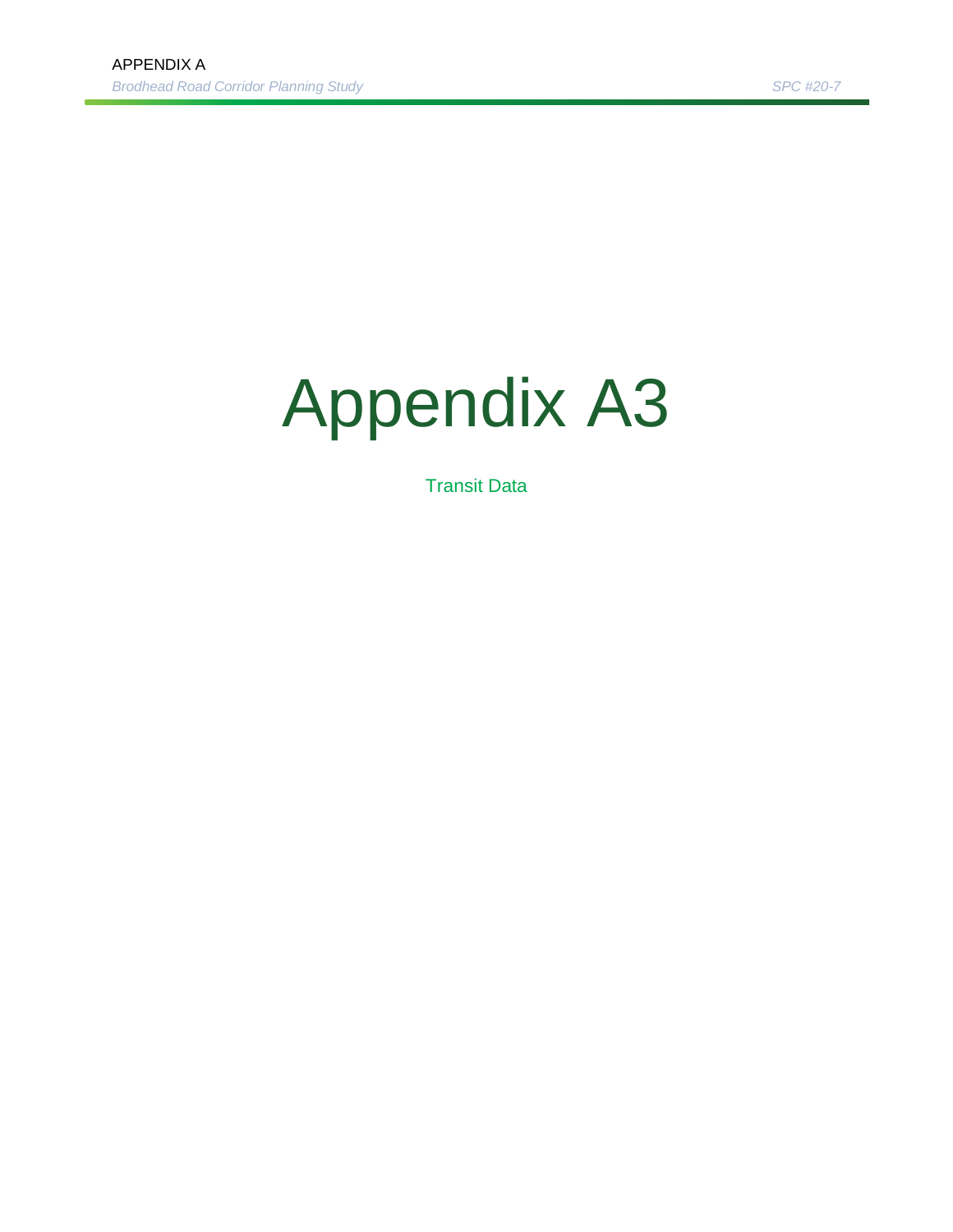## **TRANSIT DATA**

#### **Point-in-Time Rider Count, Beaver County Transit Authority, March 2021**

| <b>Brodhead Road transit stops (alphabetical</b><br>order)<br>(BCTA data, March 23, 2021) | <b>Location</b> | Average<br>hourly<br>boards<br>per day | Average<br>hourly<br>alights per<br>day |  |
|-------------------------------------------------------------------------------------------|-----------------|----------------------------------------|-----------------------------------------|--|
| <b>Brodhead Rd at Admiral St (Wendy's)</b>                                                | Aliquippa       | 7.93                                   | 9.79                                    |  |
| Brodhead Rd at Bonanni Dr                                                                 | Center          | 0.23                                   | 1.88                                    |  |
| <b>Brodhead Rd at Caler St</b>                                                            | Aliquippa       | 0.02                                   | 0.02                                    |  |
| <b>Brodhead Rd at Center Grange Rd</b>                                                    | <b>Center</b>   | 3.66                                   | 3.76                                    |  |
| <b>Brodhead Rd at Charity St</b>                                                          | Aliquippa       | 0.09                                   | 0.69                                    |  |
| <b>Brodhead Rd at Hospital Dr</b>                                                         | Aliquippa       | 0.54                                   | 2.33                                    |  |
| Brodhead Rd at Lincoln Dr                                                                 | Center          | 0.89                                   | 0.62                                    |  |
| <b>Brodhead Rd at Main St</b>                                                             | Center          | 0.28                                   | 1.11                                    |  |
| Brodhead Rd at Mt Carmel Drive                                                            | Center          | 0.16                                   | 0.15                                    |  |
| Brodhead Rd at Mulberry Ln                                                                | Center          | 1.09                                   | 0.06                                    |  |
| Brodhead Rd at North Branch Rd                                                            | Center          | 0.23                                   | 0.12                                    |  |
| Brodhead Rd at Oak Ln                                                                     | Center          | 0.08                                   | 0.87                                    |  |
| <b>Brodhead Rd at Orchard St</b>                                                          | Center          | 0.11                                   | 0.09                                    |  |
| Brodhead Rd at Ridgeview Dr                                                               | Center          | 0.85                                   | 1.07                                    |  |
| <b>Brodhead Rd at Sheffield Rd</b>                                                        | Aliquippa       | 7.55                                   | 10.83                                   |  |
| Brodhead Rd at Sherwood Dr                                                                | Center          | 0.3                                    | 0.4                                     |  |
| Brodhead Rd opp. Bonanni Dr                                                               | Center          | 1.21                                   | 0.22                                    |  |
| Brodhead Rd opp. Charity St                                                               | Center          | 0.71                                   | 0.04                                    |  |
| Brodhead Rd opp. Lincoln Dr                                                               | Center          | 0.22                                   | 0.54                                    |  |
| Brodhead Rd opp. Main St                                                                  | Center          | 0.95                                   | 0.32                                    |  |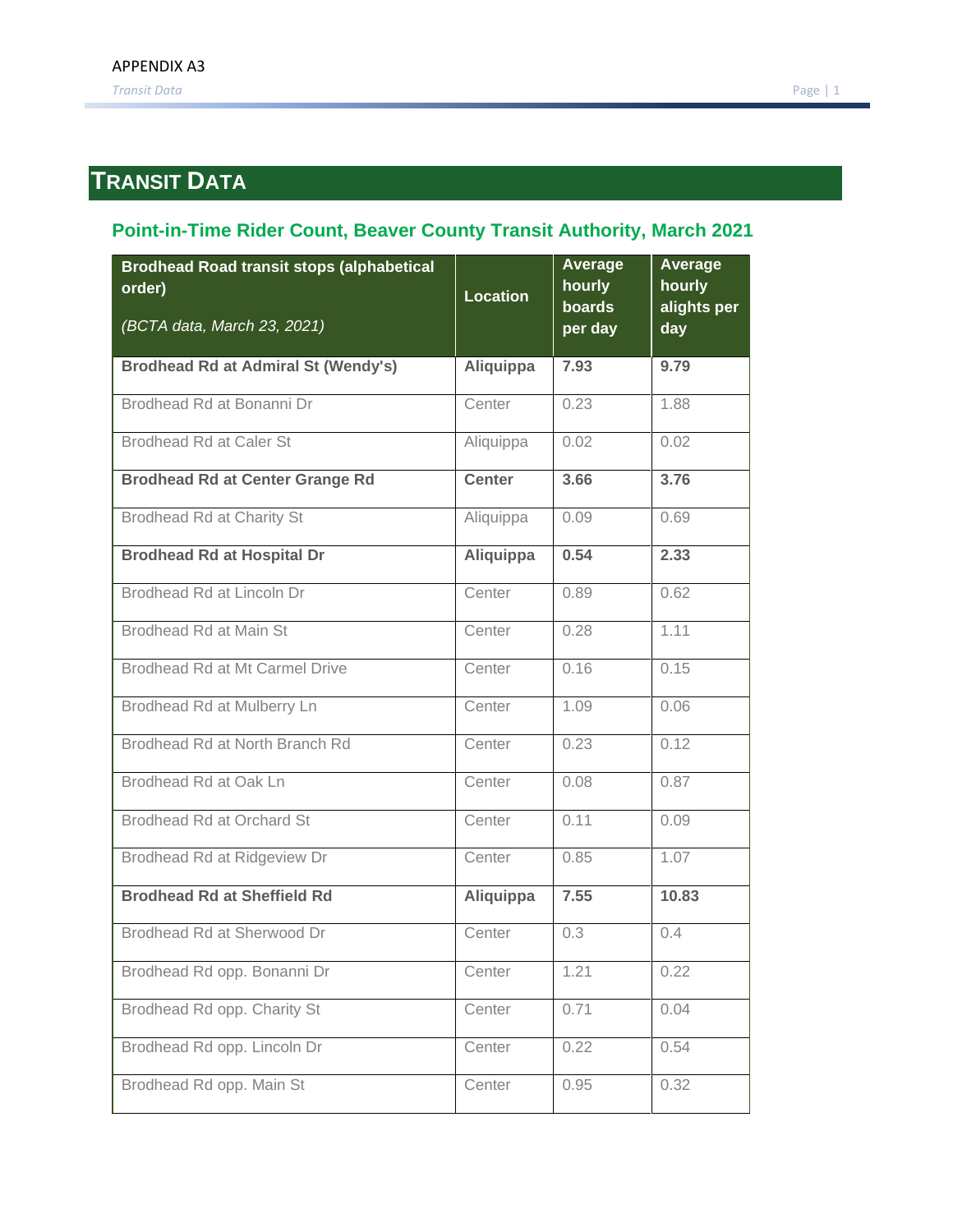#### APPENDIX A3

*Transit Data* Page | 2

| Brodhead Rd opp. Ridgeview Dr                                                    | Center        | 0.12    | 0.63    |
|----------------------------------------------------------------------------------|---------------|---------|---------|
| Brodhead Rd opp. Village Shops                                                   | Center        | 0.24    | 0.54    |
| <b>CCBC (Middle Lot) *Pre-Covid demand was</b><br>in the range of 10.0, per BCTA | <b>Center</b> | $1.54*$ | $1.47*$ |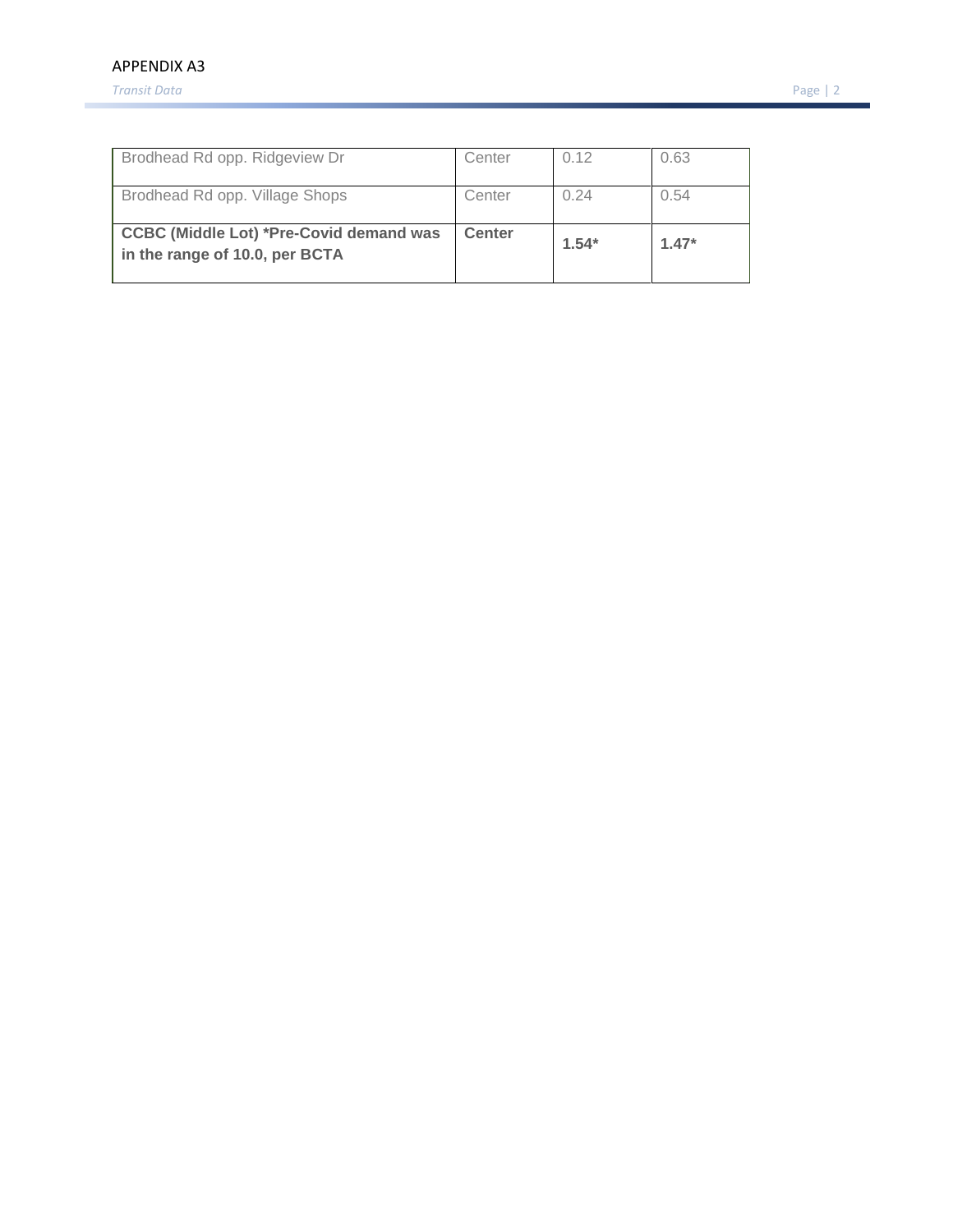# **BUS STOP LIST<br>ROUTE 2 NORTHBOUND (AMBRIDGE TO ROCHESTER)**

| 55                  | <b>55 TOTAL BUS STOPS</b> |                   |                                        |                                                          |             |                     |                  |
|---------------------|---------------------------|-------------------|----------------------------------------|----------------------------------------------------------|-------------|---------------------|------------------|
| <b>ZONE</b>         | <b>TOWN</b>               | <b>ADA ACCESS</b> | <b>ADDRESS</b>                         | <b>LANDMARK</b>                                          | <b>SIGN</b> | <b>MOUNTING</b>     | <b>PAAC STOP</b> |
|                     | Ambridge                  | <b>YES</b>        | Ambridge Park & Ride (11th St)         | Ambridge Park and Ride Lot                               | <b>NO</b>   | <b>SHELTER</b>      | <b>YES</b>       |
|                     | Ambridge                  | <b>YES</b>        | Merchant St at 11th St                 | side of Advance Auto Parts (shelter)                     | <b>YES</b>  | Free stand          | <b>YES</b>       |
|                     | Ambridge                  | <b>YES</b>        | Merchant St at 8th St                  | <b>Economy Electric Supply</b>                           | <b>YES</b>  | Utility pole        | <b>YES</b>       |
|                     | Ambridge                  | <b>YES</b>        | Merchant St at 6th St                  | Former Sols Building OPP                                 | <b>YES</b>  | Utility pole        | <b>YES</b>       |
|                     | Ambridge                  | <b>YES</b>        | Merchant St at 4th St                  | <b>Ambridge Brewery</b>                                  | <b>YES</b>  | Utility pole        | <b>NO</b>        |
|                     | Ambridge                  | <b>YES</b>        | Duss Ave at Beaver Rd                  | <b>Ambridge Towers</b>                                   | <b>YES</b>  | Utility pole        | <b>NO</b>        |
|                     | Ambridge                  | <b>YES</b>        | Duss Ave at 9th St                     | opp. Ambridge High School                                | YES         | Utility pole        | <b>NO</b>        |
|                     | Ambridge                  | <b>YES</b>        | 11th St opp. Ambridge Police Dept.     | Old Bottom Dollar                                        | <b>YES</b>  | Sign post           | <b>NO</b>        |
|                     | Ambridge                  | <b>YES</b>        | 11th St at Church St                   | Laughlin Memorial Library                                | <b>YES</b>  | Sign post           | <b>NO</b>        |
|                     | Aliquippa                 | <b>YES</b>        | 128 Station St                         | former J&L structural building                           | <b>YES</b>  | Utility pole        | <b>NO</b>        |
|                     | Aliquippa                 | <b>YES</b>        | Franklin Ave opp. Kiehl St             | <b>Empty Lot BCTA Bench</b>                              | <b>YES</b>  | Utility pole        | <b>NO</b>        |
|                     | Aliquippa                 | <b>YES</b>        | Franklin Ave at Bank St                | <b>Aliquippa Police Station</b>                          | <b>YES</b>  | Sign post           | <b>NO</b>        |
|                     | Aliquippa                 | <b>YES</b>        | 434 Franklin Ave                       | <b>Town Towers</b>                                       | <b>YES</b>  | Utility pole        | <b>NO</b>        |
|                     | Aliquippa                 | <b>YES</b>        | Franklin Ave at Engle St               | <b>Gas Station</b>                                       | <b>YES</b>  | Utility pole        | <b>NO</b>        |
|                     | Aliquippa                 | <b>YES</b>        | 746 Franklin Ave                       | past Demenel's Bar                                       | <b>YES</b>  |                     |                  |
|                     | Aliquippa                 | <b>YES</b>        | Franklin Ave at Orchard St             | Residential                                              | <b>YES</b>  | Utility pole        | <b>NO</b>        |
|                     | Aliquippa                 | <b>YES</b>        | <b>Bethel Lane at Wykes St</b>         |                                                          |             | Sign post           | <b>NO</b>        |
|                     | Aliquippa                 | <b>YES</b>        | Monaca Road at Sheffield Ave           | opp. Bethel Missionary Baptist Church BCTA Bench         | <b>YES</b>  | Sign post           | <b>NO</b>        |
|                     |                           | <b>YES</b>        |                                        | <b>Residential</b>                                       | <b>YES</b>  | Sign post           | <b>NO</b>        |
|                     | Aliquippa                 |                   | Davis St at Monaca Road                | <b>Residential</b>                                       | <b>YES</b>  | <b>Utility pole</b> | <b>NO</b>        |
|                     | Aliquippa                 | <b>YES</b>        | Waugaman St at Tyler St                | opp. Housing Authority building                          | <b>YES</b>  | Sign post           | <b>NO</b>        |
|                     | Aliquippa                 | <b>YES</b>        | <b>Tyler St at Upland St</b>           | <b>Residential</b>                                       | <b>YES</b>  | Utility pole        | <b>NO</b>        |
|                     | Aliquippa                 | <b>YES</b>        | <b>Tyler St at Warnock St</b>          | Residential                                              | <b>YES</b>  | Sign post           | <b>NO</b>        |
|                     | Aliquippa                 | <b>YES</b>        | <b>Tyler St at Grand Ave</b>           | <b>Residential</b>                                       | <b>YES</b>  | Sign post           | <b>NO</b>        |
|                     | Aliquippa                 | <b>YES</b>        | 21st St at Newell Ave                  | <b>Aldi Supermarket</b>                                  | <b>YES</b>  | Sign post           | <b>NO</b>        |
|                     | Aliquippa                 | <b>YES</b>        | Main St at 21st Street                 | <b>Residential</b>                                       | <b>YES</b>  | <b>Utility pole</b> | <b>NO</b>        |
|                     | Aliquippa                 | <b>YES</b>        | <b>Main St at Brodhead Rd</b>          | <b>Auto Zone</b>                                         | <b>YES</b>  | <b>Utility pole</b> | <b>NO</b>        |
|                     | Aliquippa                 | <b>YES</b>        | <b>Brodhead Rd at Sheffield Rd</b>     | <b>A-Plus Mini Mart</b>                                  | <b>YES</b>  | <b>Utility pole</b> | <b>NO</b>        |
|                     | Aliquippa                 | <b>YES</b>        | Mill St at Golf Course Rd              | <b>Beaver County Real Estate</b>                         | <b>YES</b>  | Sign post           | <b>NO</b>        |
|                     | Aliquippa                 | <b>YES</b>        | <b>Mill St at Spring Street</b>        | <b>Traffic Light</b>                                     | <b>YES</b>  | <b>Utility pole</b> | <b>NO</b>        |
|                     | Hopewell                  | <b>YES</b>        | Green Garden Plaza                     | Giant Eagle at Salvation Army Thrift Store               | <b>YES</b>  | Support pole        | <b>NO</b>        |
| $\mathbf{1}$        | Hopewell                  | <b>YES</b>        | Mill St at Guy St                      | Wildwood Chapel sign                                     | <b>YES</b>  | Utility pole        | <b>NO</b>        |
| 1                   | Hopewell                  | <b>YES</b>        | Mill St opp. Golf Course Rd            | <b>Residential</b>                                       | <b>YES</b>  | Sign post           | <b>NO</b>        |
| $\ddot{\mathbf{1}}$ | <b>Aliquippa</b>          | <b>YES</b>        | <b>Brodhead Rd at Admiral St</b>       | opp. Aliquippa Shopping Center                           | <b>YES</b>  | <b>Utility pole</b> | <b>NO</b>        |
| 1                   | Aliquippa                 | <b>YES</b>        | <b>Brodhead Rd at Caler St</b>         | opp. Hospital Drive                                      | <b>YES</b>  | <b>Utility pole</b> | <b>NO</b>        |
|                     | <b>Hopewell</b>           | <b>YES</b>        | <b>Brodhead Rd at Orchard St</b>       | <b>Residential</b>                                       | <b>YES</b>  | <b>Utility pole</b> | <b>NO</b>        |
|                     | <b>Center</b>             | <b>YES</b>        | <b>Brodhead Rd at Ridgeview Dr</b>     | <b>Vista Plaza</b>                                       | <b>YES</b>  | <b>Utility pole</b> | <b>NO</b>        |
| $\overline{1}$      | Center                    | <b>YES</b>        | <b>Expressway Travel Center</b>        | <b>ETC</b>                                               | <b>YES</b>  | <b>Building</b>     | <b>NO</b>        |
| ۹                   | <b>Center</b>             | <b>YES</b>        | <b>Brodhead Rd opp. Charity St</b>     | <b>D</b> Mart                                            | <b>YES</b>  | <b>Utility pole</b> | <b>NO</b>        |
|                     | <b>Center</b>             | <b>YES</b>        | Brodhead Rd opp. Main St               | <b>Beaver Co. Humane Society</b>                         | <b>YES</b>  | <b>Utility pole</b> | <b>NO</b>        |
|                     | <b>Center</b>             | <b>YES</b>        | <b>Brodhead Rd at Center Grange Rd</b> | <b>Papa Duke's Catering</b>                              | <b>YES</b>  | <b>Utility pole</b> | <b>NO</b>        |
| 1                   | <b>Center</b>             | <b>YES</b>        | <b>Brodhead Rd at Sherwood Dr</b>      | far end of Village Shops                                 | <b>YES</b>  |                     | <b>NO</b>        |
| 1                   | Center                    | <b>YES</b>        | <b>CCBC Middle Lot</b>                 | Middle Lot Shelter                                       | <b>YES</b>  | <b>Utility pole</b> | <b>NO</b>        |
|                     | <b>Center</b>             | <b>YES</b>        | <b>Brodhead Rd at Mulberry Ln</b>      | opp. WesBanco Bank                                       | <b>YES</b>  | <b>Utility pole</b> | <b>NO</b>        |
|                     | <b>Center</b>             | <b>YES</b>        | 3572 Brodhead Rd opp. Bonanni Dr       | <b>Beaver Valley Professional Center</b>                 | <b>YES</b>  | <b>Utility pole</b> |                  |
|                     | <b>Center</b>             | <b>YES</b>        | <b>Brodhead Rd at Lincoln Dr</b>       |                                                          |             | <b>Free stand</b>   | <b>NO</b>        |
|                     | <b>Center</b>             | <b>YES</b>        | <b>Brodhead Rd at North Branch Rd</b>  | opp. Snowy White Dry Cleaners                            | <b>YES</b>  | <b>Sign post</b>    | <b>NO</b>        |
|                     | Center                    | <b>YES</b>        |                                        | opp. Brodhead Village                                    | <b>YES</b>  | <b>Free stand</b>   | <b>NO</b>        |
|                     | Center                    | <b>YES</b>        | <b>Beaver Valley Mall</b>              | <b>Mall Entrance at Food Court</b>                       | <b>YES</b>  | Sign post           | <b>NO</b>        |
|                     |                           |                   | 79 Wagner Road                         | Entrance to Heritage Valley Rehab                        | <b>YES</b>  | Sign post           | <b>NO</b>        |
|                     | Center                    | <b>YES</b>        | Wagner Road at Center Commons Blvd.    | at 4-way stop intersection, near First Commonwealth Bank | <b>YES</b>  | Sign post           | <b>NO</b>        |
|                     | Center                    | <b>YES</b>        | Township Market Place (Wagner Road)    | <b>Texas Roadhouse restaurant</b>                        | <b>YES</b>  | Sign post           | <b>NO</b>        |
|                     | Center                    | <b>YES</b>        | Short St at Stone Quarry Rd            | down the hill from Starbucks at Vision Care              | <b>YES</b>  | Sign post           | <b>NO</b>        |
|                     | Center                    | <b>YES</b>        | <b>Wal-Mart Plaza</b>                  | front of store                                           | <b>YES</b>  | <b>Building</b>     | <b>NO</b>        |
|                     | Monaca                    | <b>YES</b>        | Pennsylvania Ave at 6th St             | before American Legion                                   | <b>YES</b>  | Utility pole        | <b>NO</b>        |
|                     | Monaca                    | <b>YES</b>        | 9th St at Indiana Ave                  | opp. Quickies at Mamulas market                          | <b>YES</b>  | Utility pole        | <b>NO</b>        |
|                     | Rochester                 | <b>YES</b>        | <b>BCTA Transportation Center</b>      | <b>BCTA Transportation Center</b>                        | <b>YES</b>  | <b>Building</b>     | <b>NO</b>        |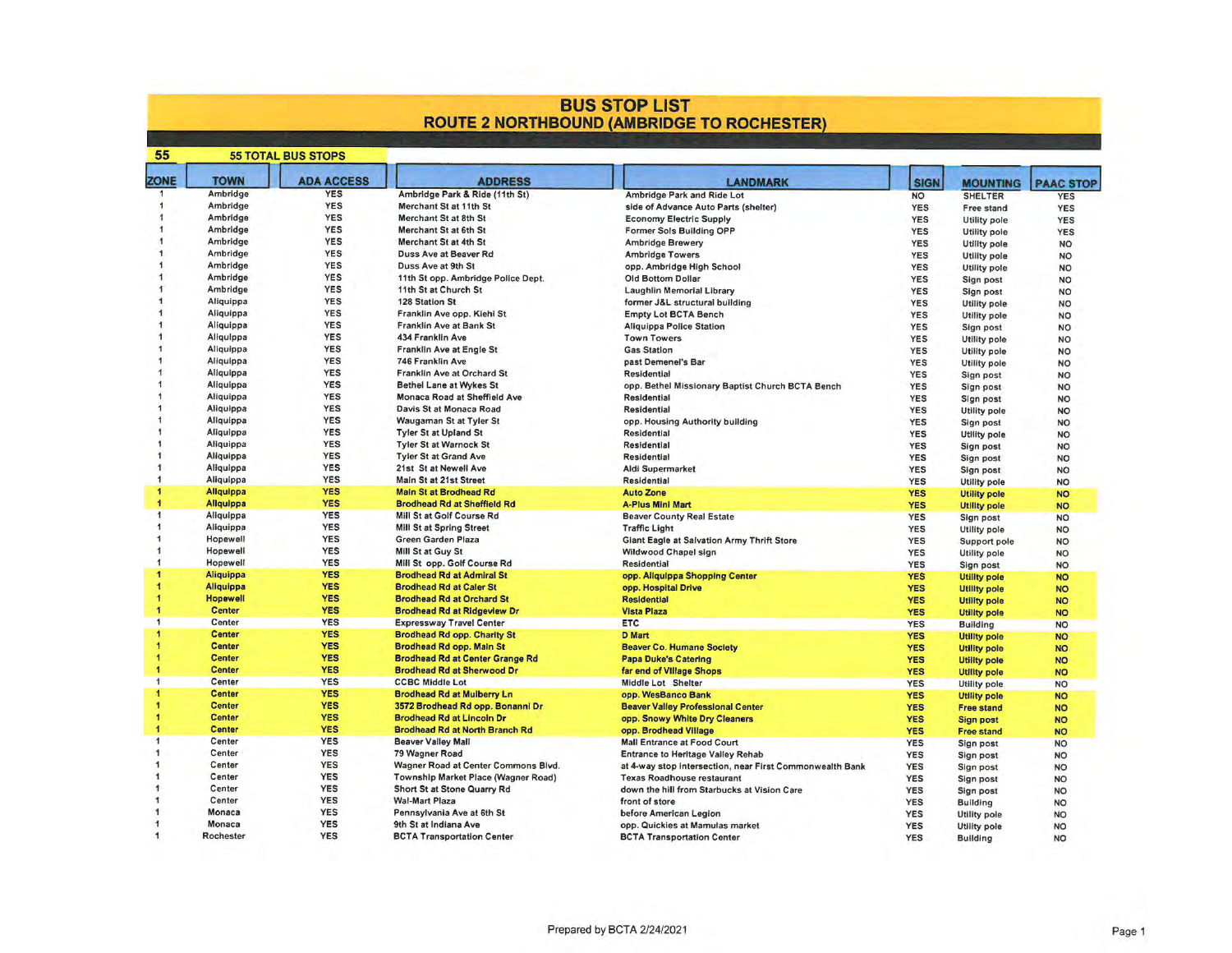### **BUS STOP LIST ROUTE 2 SOUTHBOUND (ROCHESTER TO AMBRIDGE)**

| 45                   | <b>45 TOTAL BUS STOPS</b> |                   |                                           |                                                           |             |                     |                  |
|----------------------|---------------------------|-------------------|-------------------------------------------|-----------------------------------------------------------|-------------|---------------------|------------------|
| <b>ZONE</b>          | <b>TOWN</b>               | <b>ADA ACCESS</b> | <b>ADDRESS</b>                            | <b>LANDMARK</b>                                           | <b>SIGN</b> | <b>MOUNTING</b>     | <b>PAAC STOP</b> |
|                      | <b>Rochester</b>          | <b>YES</b>        | <b>BCTA Transportation Center</b>         | <b>BCTA Transportation Center</b>                         | <b>YES</b>  | <b>Building</b>     | <b>NO</b>        |
|                      | Monaca                    | <b>YES</b>        | 9th St at Indiana Ave                     | <b>Carl's Auto Service</b>                                | <b>YES</b>  | <b>Utility pole</b> | <b>NO</b>        |
|                      | Monaca                    | <b>YES</b>        | Pennsylvania Ave at 6th St                | Opp Monaca Legion                                         | <b>YES</b>  | Utility pole        | <b>NO</b>        |
|                      | Center                    | <b>YES</b>        | <b>Wal-Mart Plaza</b>                     | <b>Front of Store</b>                                     | <b>YES</b>  | <b>Building</b>     | <b>NO</b>        |
|                      | Center                    | <b>YES</b>        | Short St at Wagner Road                   | Opp of Lowes Hardward                                     | <b>YES</b>  | Sign post           | <b>NO</b>        |
|                      | Center                    | <b>YES</b>        | Township Market Place (on Wagner Road)    | Opp. Texas Roadhouse Restaurant                           | <b>YES</b>  | Sign post           | <b>NO</b>        |
|                      | Center                    | <b>YES</b>        | Wagner Road at Center Commons Blvd.       | 4-Way Stop Intersection Near Target                       | <b>YES</b>  | Sign post           | <b>NO</b>        |
|                      | Center                    | <b>YES</b>        | 79 Wagner Road                            | <b>Entrance to Heritage Valley Rehab</b>                  | <b>YES</b>  | Sign post           | <b>NO</b>        |
|                      | Center                    | <b>YES</b>        | <b>Beaver Valley Mall</b>                 | <b>Mall Entrance at Food Court</b>                        | <b>YES</b>  | Sign post           | <b>NO</b>        |
|                      | <b>Center</b>             | <b>YES</b>        | <b>Brodhead Rd at Oak Ln</b>              | <b>Just Past Brodhead Village (Sign Leaning)</b>          | <b>YES</b>  | <b>Utility pole</b> | <b>NO</b>        |
|                      | <b>Center</b>             | <b>YES</b>        | <b>Brodhead Rd at opposite Lincoln Dr</b> | <b>Snowy White Dry Cleaners</b>                           | <b>YES</b>  | <b>Utility pole</b> | <b>NO</b>        |
|                      | <b>Center</b>             | <b>YES</b>        | <b>Brodhead Rd at Bonanni Dr.</b>         | Opp. 3572 Brodhead - Professional Bldg.                   | <b>YES</b>  | <b>Utility pole</b> | <b>NO</b>        |
|                      | Center                    | <b>YES</b>        | <b>CCBC Middle Lot</b>                    | <b>Middle Lot Shelter</b>                                 | <b>YES</b>  | <b>Utility pole</b> | <b>NO</b>        |
|                      | <b>Center</b>             | <b>YES</b>        | <b>Brodhead Rd opp. Village Shops</b>     | <b>Ken Statt's Hair Styling</b>                           | <b>YES</b>  | <b>Utility pole</b> | <b>NO</b>        |
|                      | <b>Center</b>             | <b>YES</b>        | <b>Brodhead Rd at Center Grange Rd</b>    | <b>Gelous Nails</b>                                       | <b>YES</b>  | <b>Sign post</b>    | <b>NO</b>        |
|                      | <b>Center</b>             | <b>YES</b>        | <b>Brodhead Rd at Main St</b>             | <b>Center VFD #1</b>                                      | <b>YES</b>  | Sign post           | <b>NO</b>        |
|                      | <b>Center</b>             | <b>YES</b>        | <b>Brodhead Rd at Charity St</b>          | <b>Apartment Complex</b>                                  | <b>YES</b>  | <b>Utility pole</b> | <b>NO</b>        |
| $\blacktriangleleft$ | Center                    | <b>YES</b>        | <b>Expressway Travel Center</b>           | <b>Center Place</b>                                       | <b>YES</b>  | <b>Building</b>     | <b>NO</b>        |
|                      | <b>Center</b>             | <b>YES</b>        | Brodhead Rd at opp. Ridgeview Dr          | Opp. Vista Plaza                                          | <b>YES</b>  | <b>Utility pole</b> | <b>NO</b>        |
|                      | <b>Hopewell</b>           | <b>YES</b>        | <b>Brodhead Rd at Mt Carmel Drive</b>     | <b>Residential</b>                                        | <b>YES</b>  |                     | <b>NO</b>        |
|                      | <b>Aliquippa</b>          | <b>YES</b>        | <b>Brodhead Rd at Hospital Dr</b>         | <b>One Hospital Drive Building</b>                        | <b>YES</b>  | <b>Sign post</b>    |                  |
|                      | <b>Aliquippa</b>          | <b>YES</b>        | <b>Brodhead Rd at Admiral St</b>          | Wendy's                                                   | <b>YES</b>  | <b>Sign post</b>    | <b>NO</b>        |
|                      | Aliquippa                 | <b>YES</b>        | Mill St at Golf Course Rd                 | <b>Beaver County Real Estate</b>                          | <b>YES</b>  | <b>Utility pole</b> | <b>NO</b>        |
|                      |                           | <b>YES</b>        | Mill St at Spring Street                  |                                                           |             | <b>Utility pole</b> | <b>NO</b>        |
|                      | Aliquippa                 | <b>YES</b>        | Green Garden Plaza                        | <b>Traffic Light</b>                                      | <b>YES</b>  | Utility pole        | <b>NO</b>        |
|                      | Hopewell                  |                   |                                           | <b>Salvation Army Store</b>                               | <b>YES</b>  | Sign post           | <b>NO</b>        |
|                      | Hopewell                  | <b>YES</b>        | Mill St at Guy St                         | <b>Wildwood Chapel Sign</b>                               | <b>YES</b>  | <b>Utility pole</b> | <b>NO</b>        |
| 1                    | Aliquippa                 | <b>YES</b>        | 2417 Mill St opp. Golf Course Rd          | <b>Residential</b>                                        | <b>YES</b>  | Sign post           | <b>NO</b>        |
| 1                    | <b>Aliquippa</b>          | <b>YES</b>        | <b>Brodhead Rd at Sheffield Rd</b>        | <b>Pizza Hut</b>                                          | <b>YES</b>  | <b>Utility pole</b> | <b>NO</b>        |
|                      | <b>Aliquippa</b>          | <b>YES</b>        | <b>Main St at Brodhead Rd</b>             | <b>Shoppes at Brodhead Plaza</b>                          | <b>YES</b>  | <b>Utility pole</b> | <b>NO</b>        |
| 1                    | Aliquippa                 | <b>YES</b>        | Main St at 21st St                        | <b>Residential</b>                                        | <b>YES</b>  | Sign post           | <b>NO</b>        |
|                      | Aliquippa                 | <b>YES</b>        | 21 St at Newell Ave                       | Aldi Supermarket                                          | <b>YES</b>  | Sign post           | <b>NO</b>        |
|                      | Aliquippa                 | <b>YES</b>        | <b>Tyler St at Grand Ave</b>              | <b>Residential</b>                                        | <b>YES</b>  | <b>Utility pole</b> | <b>NO</b>        |
|                      | Aliquippa                 | <b>YES</b>        | <b>Tyler St at Warnock St</b>             | Opp. 1704 Tyler St                                        | <b>YES</b>  | <b>Utility pole</b> | <b>NO</b>        |
|                      | Aliquippa                 | <b>YES</b>        | <b>Tyler St at Upland St</b>              | <b>Residential</b>                                        | <b>YES</b>  | Utility pole        | <b>NO</b>        |
|                      | Aliquippa                 | <b>YES</b>        | <b>Tyler St at Waugaman St</b>            | <b>Opp. Housing Authority Building</b>                    | <b>YES</b>  | Sign post           | <b>NO</b>        |
|                      | Aliquippa                 | <b>YES</b>        | Monaca Road opp. Sheffield Ave            | <b>Residential</b>                                        | <b>YES</b>  | Sign post           | <b>NO</b>        |
|                      | Aliquippa                 | <b>YES</b>        | <b>Bethel Lane at Wykes St</b>            | Opp. Bethel Missionary Baptist Church BCTA Bench          | <b>YES</b>  | Sign post           | <b>NO</b>        |
|                      | Aliquippa                 | <b>YES</b>        | Davis St at Monaca Road                   | <b>Residential</b>                                        | <b>YES</b>  | Sign post           | <b>NO</b>        |
|                      | Aliquippa                 | <b>YES</b>        | 1001 Franklin Ave                         | eQuip Books Store                                         | <b>YES</b>  | Sign post           | <b>NO</b>        |
|                      | Aliquippa                 | <b>YES</b>        | <b>765 Franklin Ave</b>                   | <b>Old Klenovich's Printing Shop</b>                      | <b>YES</b>  | <b>Utility pole</b> | <b>NO</b>        |
|                      | Aliquippa                 | <b>YES</b>        | <b>Franklin Ave at Engle St</b>           | <b>Municipal Parking Lot</b>                              | <b>YES</b>  | <b>Utility pole</b> | <b>NO</b>        |
|                      | Aliquippa                 | <b>YES</b>        | 409 Franklin Ave                          | At Empty Lot                                              | <b>YES</b>  | Utility pole        | <b>NO</b>        |
|                      | Aliquippa                 | <b>YES</b>        | 261 Franklin Ave                          | Empty Parking Lot between School St & Kiehl St BCTA Bench | <b>YES</b>  | Utility pole        | <b>NO</b>        |
|                      | Ambridge                  | <b>YES</b>        | 11th St at Maplewood Ave                  | <b>Bohn-Matich Funeral Home</b>                           | <b>YES</b>  | Sign post           | <b>NO</b>        |
|                      | Ambridge                  | <b>YES</b>        | Ambridge Park & Ride (11th St.)           | <b>Ambridge Park and Ride Lot</b>                         | NO          | <b>SHELTER</b>      | <b>YES</b>       |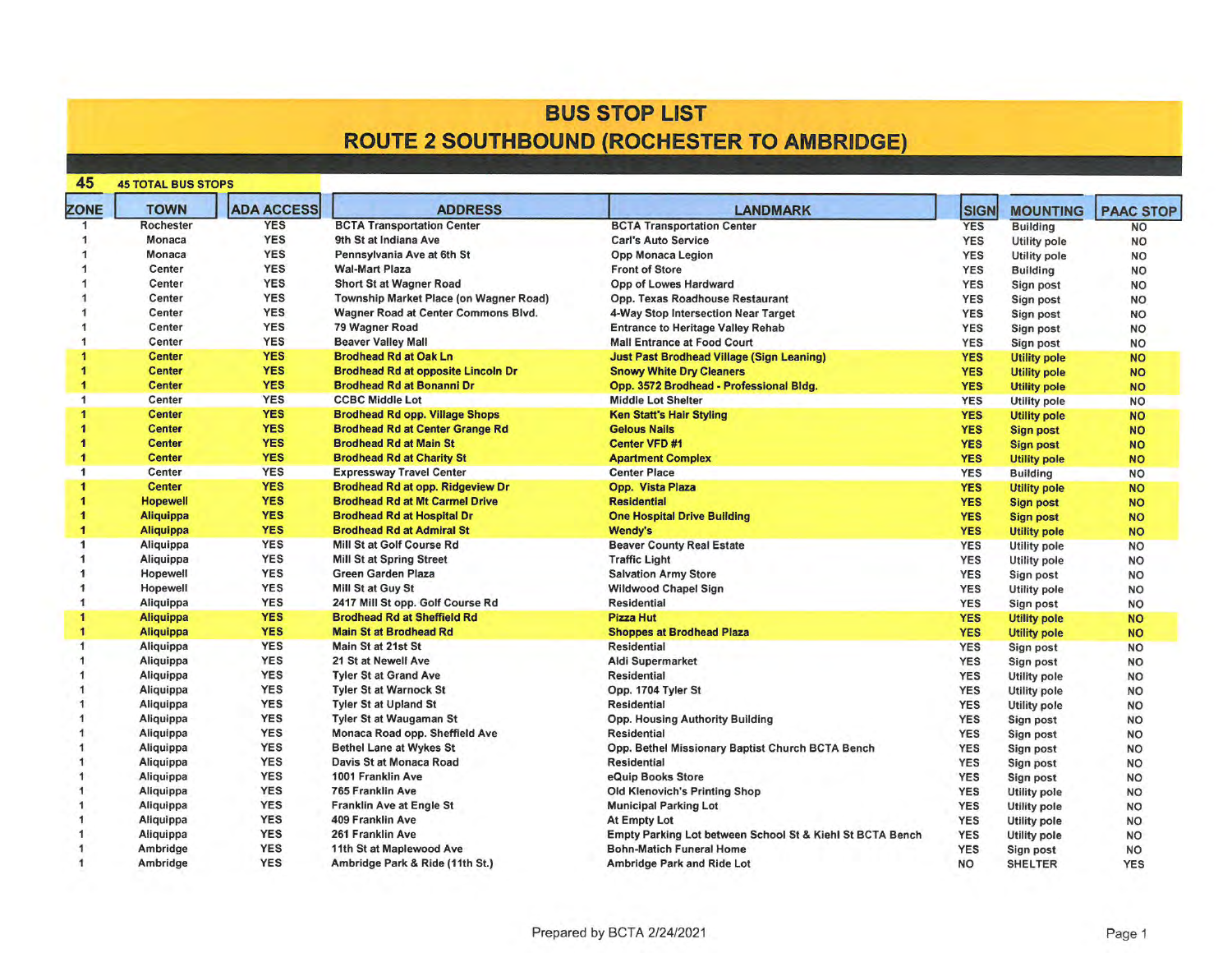Beaver County Transit Authority (BCTA) Brodhead Road Corridor Study BCTA Comments and General Information

BCTA's Route 2 bus service travels Brodhead Road including the portion of the study between Old Brodhead and Brodhead Road to Brodhead and Ridgeview Drive (Pizza Hut) in Aliquippa.

The service operates weekdays at approximate 1-hour headways between the hours of 5:09 am and 11:09 pm and Saturday between the hours of 7:04 am and 7:43 pm.

The Northbound and Southbound Route 2 stops are attached. The highlighted areas include the current stops in the Brodhead Project study area.

BCTA is likely to expand service within the Project area. The expansion would involve making a left hand turn at the Old Brodhead Road and Brodhead Road traffic light. The intersection requires no changes to the current signaling.

Stops are being considered at the following locations to Kings Restaurant.

Penn State University Amphitheater (SB) and Monaca Turner (NB)

THE PSU stop and the Monaca Turner stops require a curb cut for a bus pullover

Reflective bus stop signs would be placed at each of the two stops

A shelter, bike station and other amenities would be included at the PSU stop

A crosswalk is desirable for passenger safety

Center Stage (SB) and the Brodhead Car Wash (NB) (low income employees at hotels located in this area)

Widen the road at Center Stage for a bus pullover

Widen the road at the Brodhead Bus Wash for a bus pullover

Widening Bowser Road would be highly desirable (probably not in Project scope)

BCTA buses currently operate Brodhead Road from the Beaver Valley Mall area to Aliquippa. There are numerous stops NB and SB along Brodhead Road as shown on the 2 attachments. The stops are safe, however there is no room for bus pull overs. Current signage will be replaced soon.

No stops changes are planned in the near future

More left-hand turning lanes should be considered at the Kings Intersection, CCBC and Center Grange Road

A traffic signal at Brodhead and Center Grange Road should be considered a priority